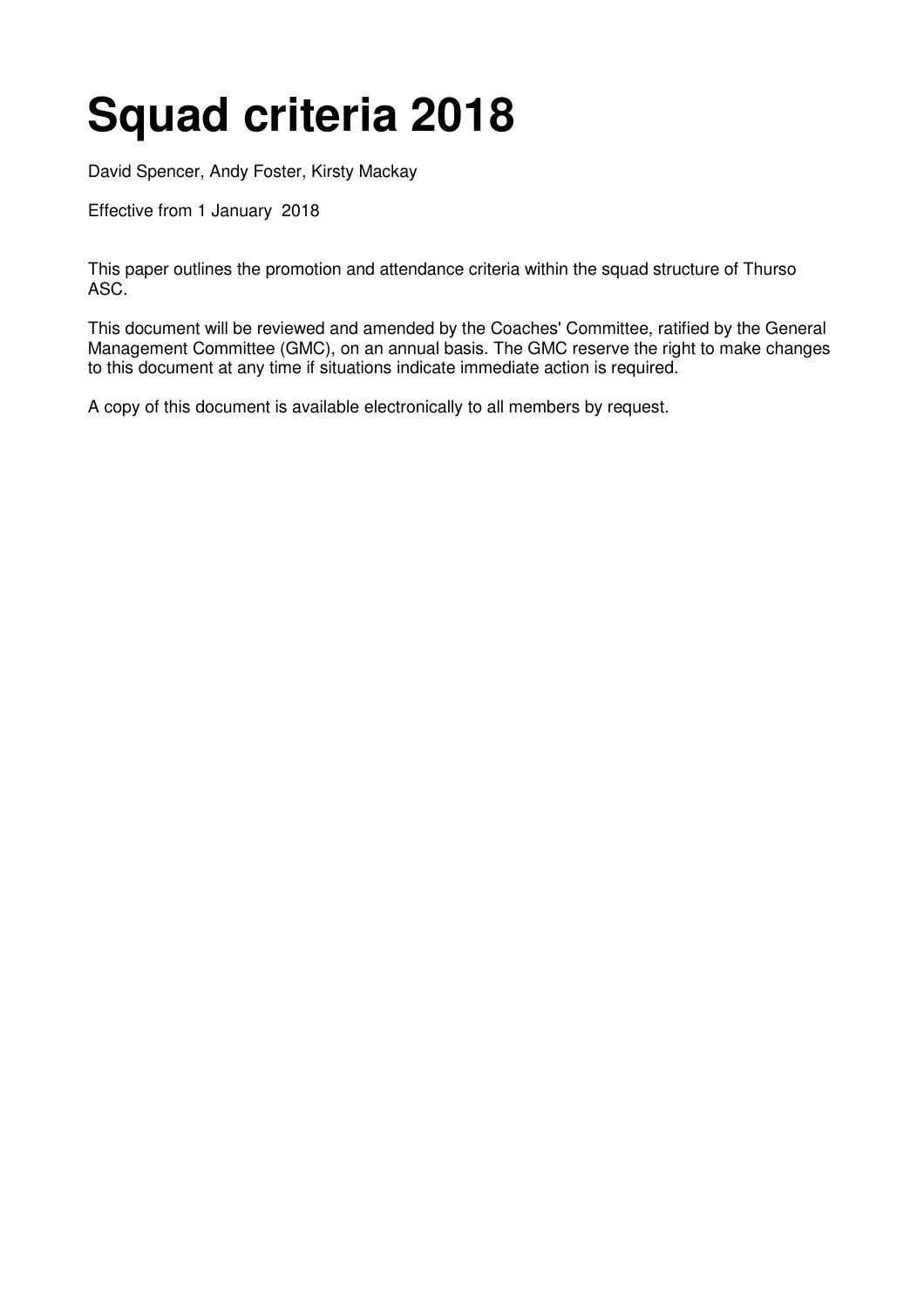## **Introduction**

Thurso Amateur Swimming Club (TASC) operates four training squads and a stroke development section. From stroke development swimmers progress through squads D, C, B to A squad.

This document states requirements for squad swimmers, the criteria for promotion between squads and for extra squad training.

More emphasis shall be placed on training aptitude and potential for performance than previously. With this in mind swimmers with good potential may be considered for promotion if they meet consideration times rather than qualification times at the coaches' discretion.

## **Squad training criteria Attendance**

In order to progress swimmers should attend as many as their squads allotted sessions as possible. TASC recognises that swimmers may have other commitments such as school events, family events, holidays and other sports. Swimmers are also likely be affected by illness and injury at some point. If swimmers are unable to attend a session due to commitments as listed or due to illness or injury, then the swimmer or parent should inform the squad coach. This will be noted as permissible non attendance. Nevertheless to maintain a minimum progression a minimum percentage of core hours in the water has also been specified.

The required attendance percentages are listed in table 1. If the attendance requirements are not met in any month, then the squad coach shall speak to the swimmer and parent to highlight the issue. If the swimmer does not meet the attendance criteria in any subsequent months or the quarterly criteria are not met then the coach shall inform the GMC. The GMC shall send the swimmer a letter informing them that the swimmer is now on a three month probation. If the swimmer does not meet the monthly criteria in any month of the quarter or the quarterly criteria, then the swimmer shall relinquish their place in the squad.

| Squad | Minimum monthly<br>attendance of core hours<br>including permissible non $\vert$ (3 months) as<br>attendance as<br>percentage | Minimum attendance of<br>core hours in one quarter<br>percentage. | Recommended<br>maximum squad size |
|-------|-------------------------------------------------------------------------------------------------------------------------------|-------------------------------------------------------------------|-----------------------------------|
| A     | 80                                                                                                                            | 55                                                                | 24                                |
| B     | 66.6                                                                                                                          | 50                                                                | 22                                |
| С     | 66.6                                                                                                                          | 45                                                                | 20                                |
|       | 66.6                                                                                                                          | 40                                                                | 16                                |

Table 1: squad attendance requirements.

Extra hours shall be made available to swimmers in A and B squad who either are performing at a high level or show strong potential. The swimmers are selected by the A squad coach. Swimmers who do not meet the attendance criteria for core hours shall not be considered. Any swimmers placed on probation shall immediately lose their extra hours. The core hours and extra hours are shown in Appendix 2 for all squads. For completeness the masters' squad times are also included.

 A squad swimmers who are not old enough to attend high school have the option to not attend early morning week day training. A squad members in this category subsequently have reduced core attendance hours of 5hrs. They are however welcome to attend early morning sessions. Land training is available for A and B squad swimmers. Attendance of land training can be counted towards core hour attendance by agreement with the squad coach.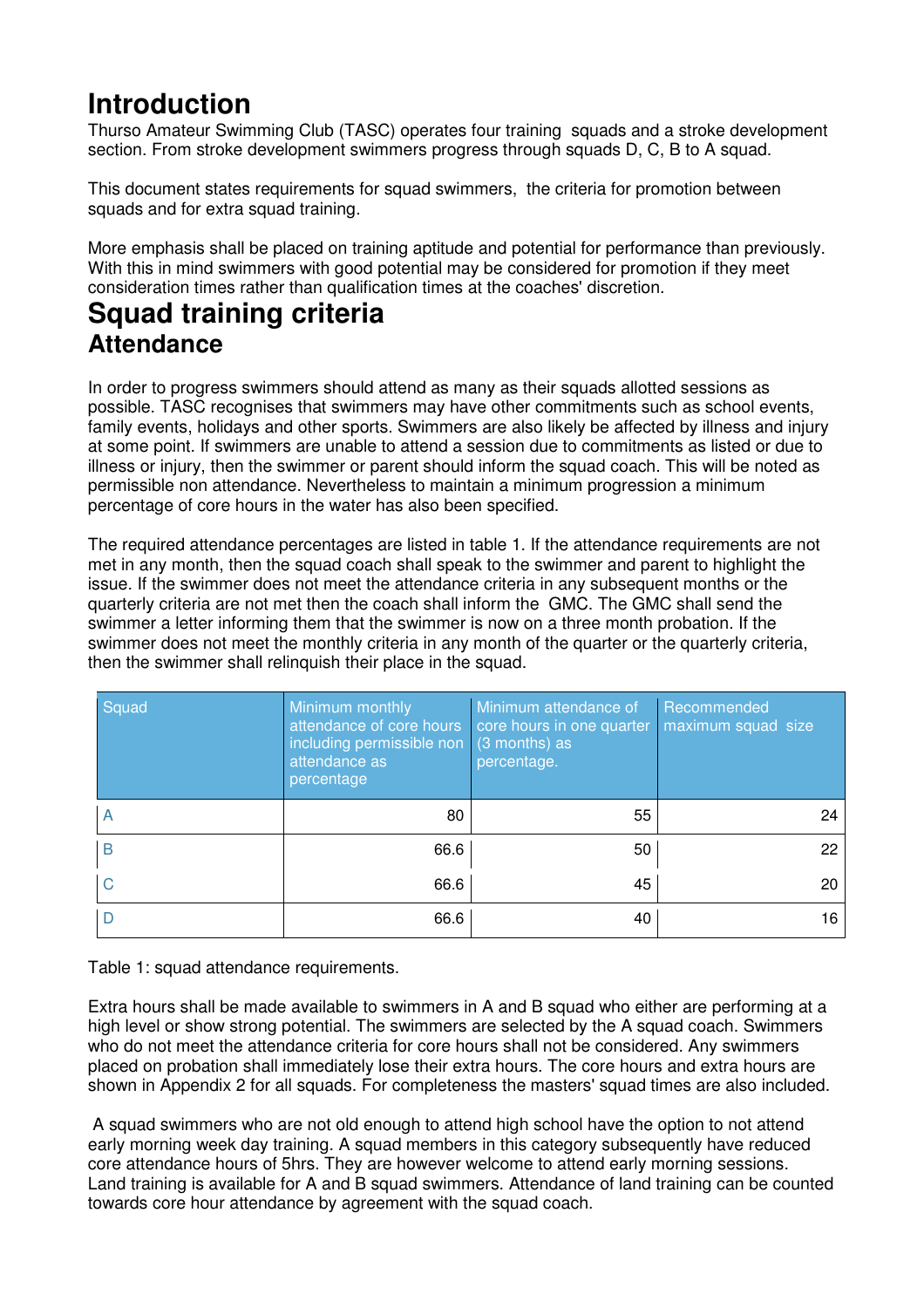As well as recording attendance, coaches shall record late arrival and early leaving of sessions. Persistent late arrival and early leaving of sessions shall be regarded as non attendance. If a swimmer has a reason for arriving late or leaving early, then the swimmer should discuss this with their coach. If this is to happen on a regular basis then the swimmer should obtain written permission from the coach.

## **Training aptitude**

Swimmers shall be willing and keen to train, take appropriate rest as instructed by the coach and swim with the requested level of effort. If the swimmer has an injury or other health issue which affects their performance then they shall inform the coach so that the coach can make appropriate allowances. Swimmers who do not perform as expected during a session or who are disruptive may be asked to leave the training session.

If a swimmer consistently does not perform during the training sessions then the coach shall discuss this with the swimmer and their parent if appropriate. If improvement in performance does not take place, then the coach shall inform the GMC . The GMC shall send the swimmer a letter informing them that the swimmer is now on a three month probation. If performance does not improve while on probation then the swimmer shall be asked to leave the squad.

The aptitude of swimmers 13 or over in D and C squad who have been present in the squad for an entire calendar year, and have failed to meet the criteria for promotion shall be reviewed at the end of the calendar year. The review should consider any mitigating circumstances such as prolonged or frequent illness, or disability, and also consider training aptitude. If the coach concludes from the review that the swimmer does not have the aptitude to develop further, then the swimmer shall be required to leave the squad by the end of the membership year.

### **Performance**

Swimmers are required to achieve the re-qualification time for their squad on an annual basis. For squads B to D this is the same as the squad qualification time. For A squad the re-qualification time is national Scottish Age Group times<sup>1</sup> plus 7.5%. The times may be obtained at competitions or timing sessions.

### **Competitions**

 $\overline{a}$ 

Swimmers shall take part in competitions. The level of expected competition for each squad is shown in table 2 for each of the squads. Swimmers may also attend higher level of meets then those listed.

| Squad | Type of meet                     |
|-------|----------------------------------|
|       | Club meets, and district meets   |
| В     | Club meets                       |
| C     | Mini meets plus Other club meets |
|       | Gala plus TASC timing sessions.  |

Table 2: expected meet level for each squad.

<sup>&</sup>lt;sup>1</sup> For the purpose of this document the SNAGS times from 2009 have been used.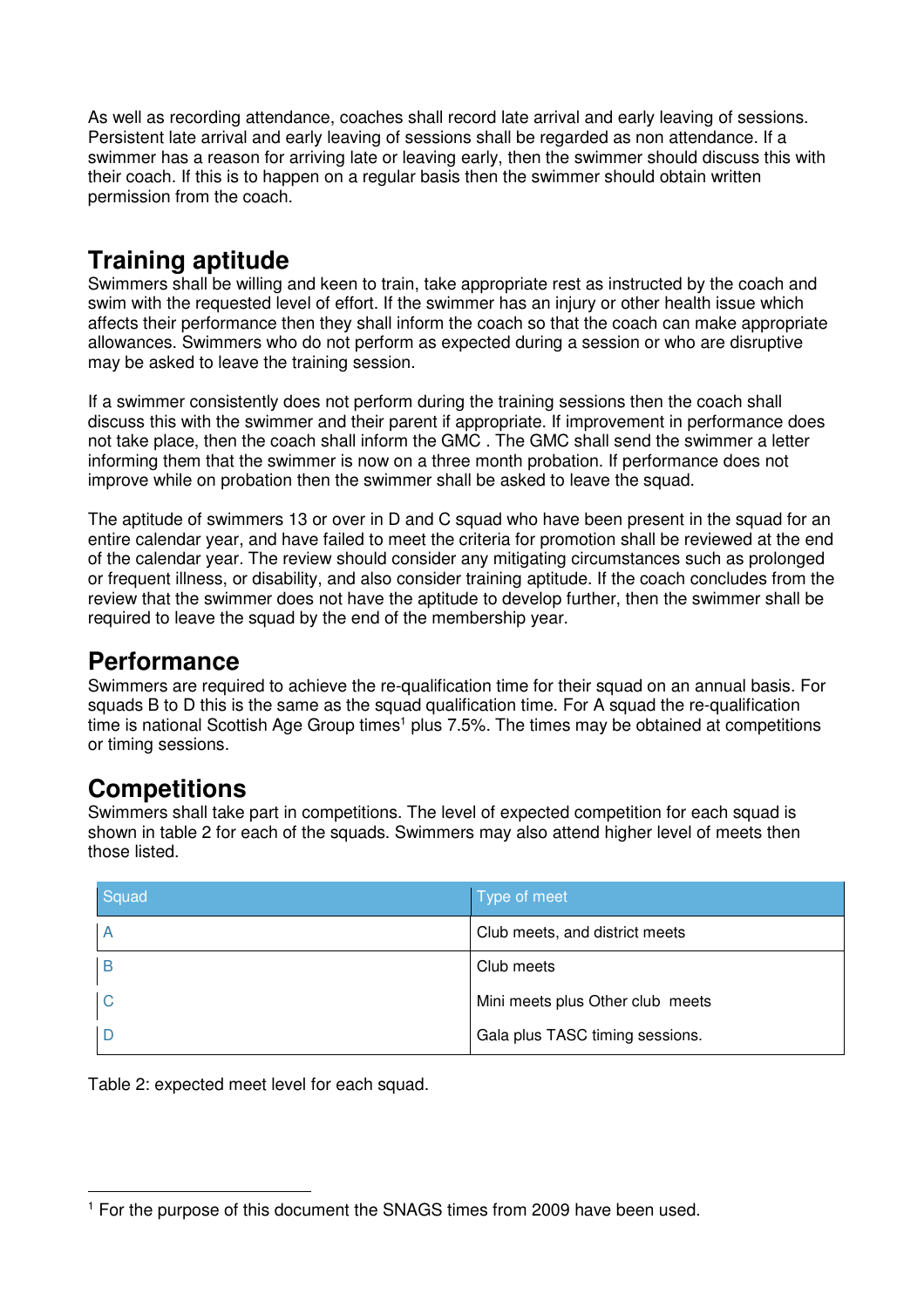## **Coaching**

The squad coach is responsible, together with the swimmer, for the swimmer's training and development. TASC encourages swimmers to take part in Scottish Swimming organised coaching sessions. It is useful for swimmers to discuss these sessions with their squad coaches. Squad coaches may seek advice from other squad coaches and Scottish Swimming coaches as appropriate for a particular swimmer.

If additional coaching is sought outside the normal squad sessions, and which is outside Scottish Swimming, then it is essential to discuss the extra coaching with their squad coach prior to commencing. The squad coach will be able to provide advice to prevent over training and inappropriate training.

## **Parents**

Parents are expected to support their swimmers. As well as providing practical assistance to the swimmers, parents should help the club in coaching roles, as meet officials and GMC roles. Parents should positively back-up coaches. Producing quality swimmers is a team effort.

## **Promotion between squads**

Scottish Swimming recognises that achievement of times by age group swimmers only gives a snapshot of an age group swimmers ability but does not truly reflect the long term potential of swimmers. To ensure the progress of swimmers with good potential consideration times have been introduced. Swimmers within 1s per 100m pro rata of the qualification time will be considered for promotion by the coaches. The following will be considered:

- Attendance
- Performance in training
- Potential
- Ability (body position, arm stroke, leg stroke, breathing, turns, dives etc) appropriate to stage of development. Coaches shall keep records of reviews of swimmers and score different aspects of strokes as described in appendix 1.

If swimmers achieve the qualification times they shall be promoted provided that they meet the other criteria in table 4.

The qualification times and other criteria are listed in table 4. The only occasion when the criteria in table 3 may be waived is for disability swimmers, please see the section on disability.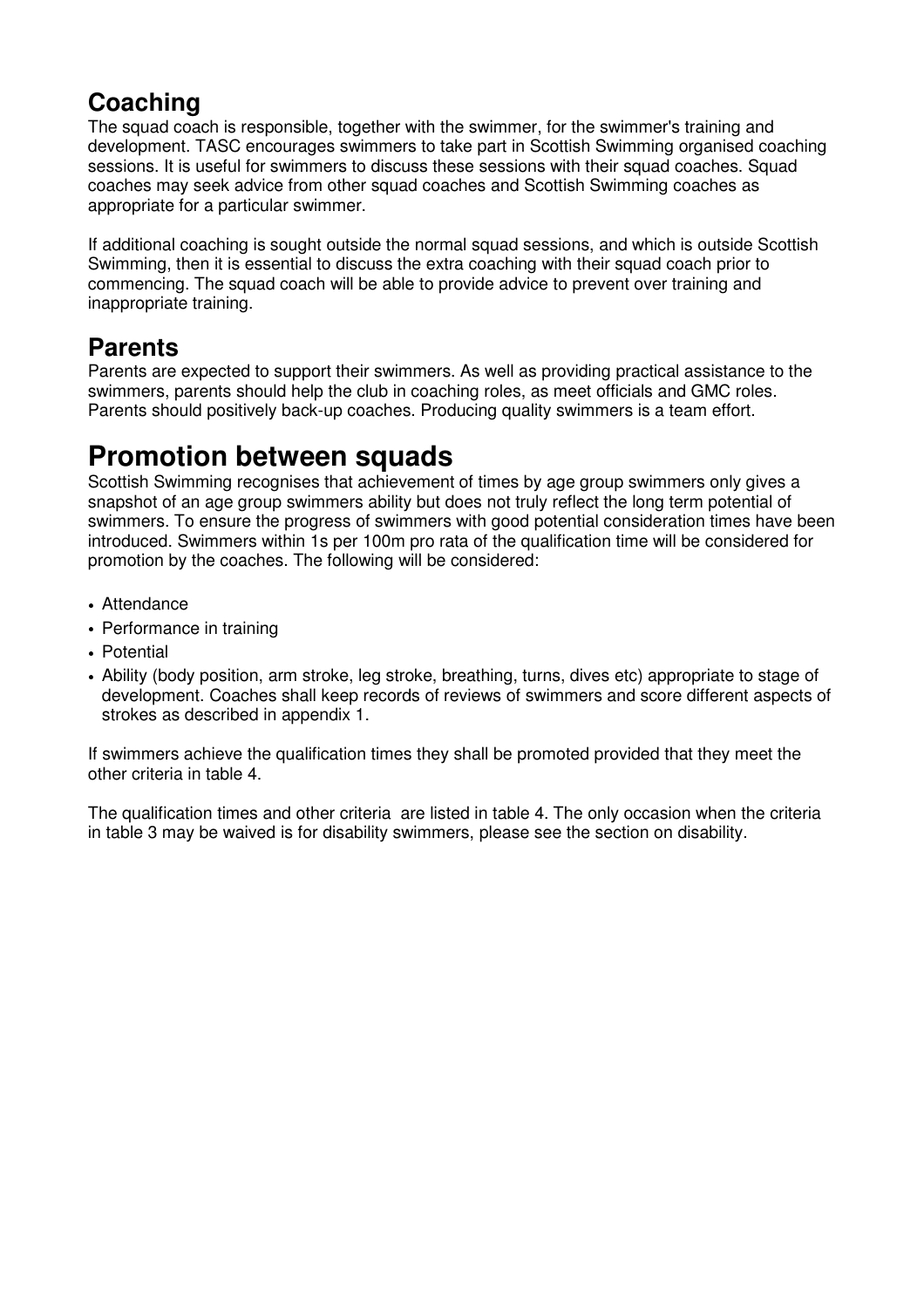|   | <b>Qualification time</b>          | Number of<br>different<br>strokes | Minimum<br>distance for<br>qualifying time | Minimum age<br>at end of year | Minimum time<br>in previous<br>squad | Number of<br>strokes<br>performed<br>legally |
|---|------------------------------------|-----------------------------------|--------------------------------------------|-------------------------------|--------------------------------------|----------------------------------------------|
| A | SNAGS <sup>1</sup><br>$time+10%$   | One                               | 100m                                       | 11                            | 3 months                             | 4                                            |
| B | SNAGS <sup>1</sup> times<br>$+35%$ | Two                               | 50 <sub>m</sub>                            | 8                             | 3 months                             | 4                                            |
| C | SNAGS <sup>1</sup> times<br>$+50%$ | Two                               | $25m$ 9 and<br>under<br>otherwise 50m      | 8                             | 3 months                             | 3                                            |
| D | SNAGS <sup>1</sup> times<br>$+60%$ | <b>One</b>                        | $25m$ 9 and<br>under<br>otherwise 50m      | 7                             |                                      | 2                                            |

Table 3. Criteria which need to be achieved prior to promotion being considered

# **Disability**

In normal circumstances all swimmers will be expected to meet the qualify times for the squads. If a swimmer, who is currently competing in a Scottish Swimming Disability Category requires more pool time than their squad provides, then the Disability Officer from Scottish Swimming may discuss with the coaches the training requirements of that swimmer and set up an appropriate training schedule within the current squad structure.

If a swimmer's disability affects a particular swimming stroke then this shall not prevent promotion to the appropriate squad. It may also be appropriate for the coach to seek advice from a suitably qualified expert on the coaching programme should the swimmer be accepted into the squad concerned.

If a swimmer is unable to perform a particular stroke due to a disability then the swimmer (if over 18 years old) or the swimmer's parent/guardian should inform the swimmer's coach in writing. The coach may request a confirmation of the disability by a suitably qualified expert. The stroke may then be disregarded for the purposes of meeting the squad criteria. This applies to both permanent and non permanent disability.

A suitably qualified person may be a medical doctor, a physiotherapist or an expert on disability sport recognised by Scottish Swimming. Advice may be sought from a number of experts if required.

# **Miscellaneous**

### **Student Members**

A squad core hours are open to swimmers who are in further education out with Caithness. The following criteria will apply for consideration: They will have had a continuous membership of TASC since starting further education, have achieved all relevant A squad criteria prior to their departure, are prepared to continue to represent TASC in competition, are physically able to keep up with A Squad training sets and are participating in regular squad training sessions with a recognised club whilst in further education. These sessions will be made available to these swimmers under the coach's discretion and only where spaces allow.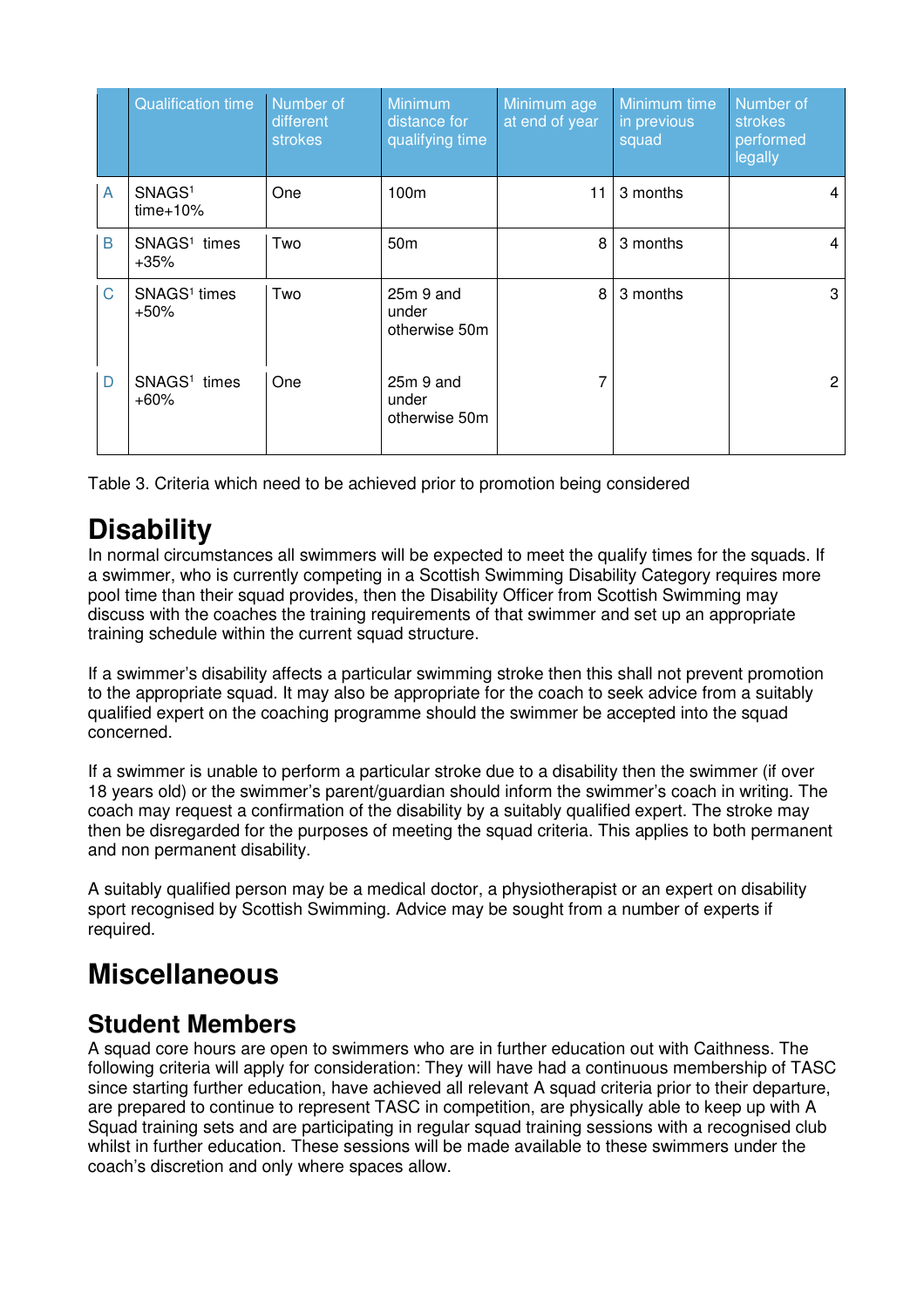Alternatively, masters is available to students with TASC membership, under the coach's discretion, and only where spaces allow. Individual students shall not swim in both masters and A squad, but rather shall choose either masters or A squad.

## **Transfers from Other Clubs**

All testing of new swimmers will take part on the first Monday of the month (term time). If a swimmer has transferred from another Scottish Club within the last 12 months then they must provide a Scottish Swimming Clearance Certificate which would have been issued to them from their previous club, by the time they are allocated a slot within the Club. If the swimmer indicates they were a competitive swimmer with their previous club, and have achieved times within the last 12 months then they should be advised that the appropriate squad coach will contact them to conduct a stroke review. Prior to the review the swimmer should have arranged for an official of their previous club to forward a certificate of personal best times achieved at recognised events in the previous 12 months. If the swimmer is unable to provide an official note of PBs then the swimmer must be timed before the review by squad coaches in order to select the appropriate squad.

#### **Non-competitive Junior Swimmers**

Junior swimmers who do not wish, or who are not yet ready, to compete are catered for in our Monday Night width sessions which follow the Stroke Development Programme. These sessions cater for swimmers up to competent swimmer ready for competition. Swimmers will be promoted through the lanes whenever spaces in a higher lane become available, and an appropriate improvement in technique has been seen. Once a swimmer has reached lane 5 they will be offered opportunities in which to achieve recognised times with a view to promotion to our competitive squads.

On promotion to Lane 7 swimmers will be issued with a letter advising them that once they have completed 12 weeks in lane 7, the Learn to Swim Programme has been completed. If, following this period in Lane 7, a swimmer makes it clear that they have no interest in progressing to Development Squad and/or competing at local events, then there will be no place available within the Club as we currently do not have a facility for recreational swimmers. A letter of completion will be issued by the GMC. It is a requirement of the Club to arrange at least one timing opportunity during this 12 week period – refusal of the opportunities will be considered a lack of interest in progression.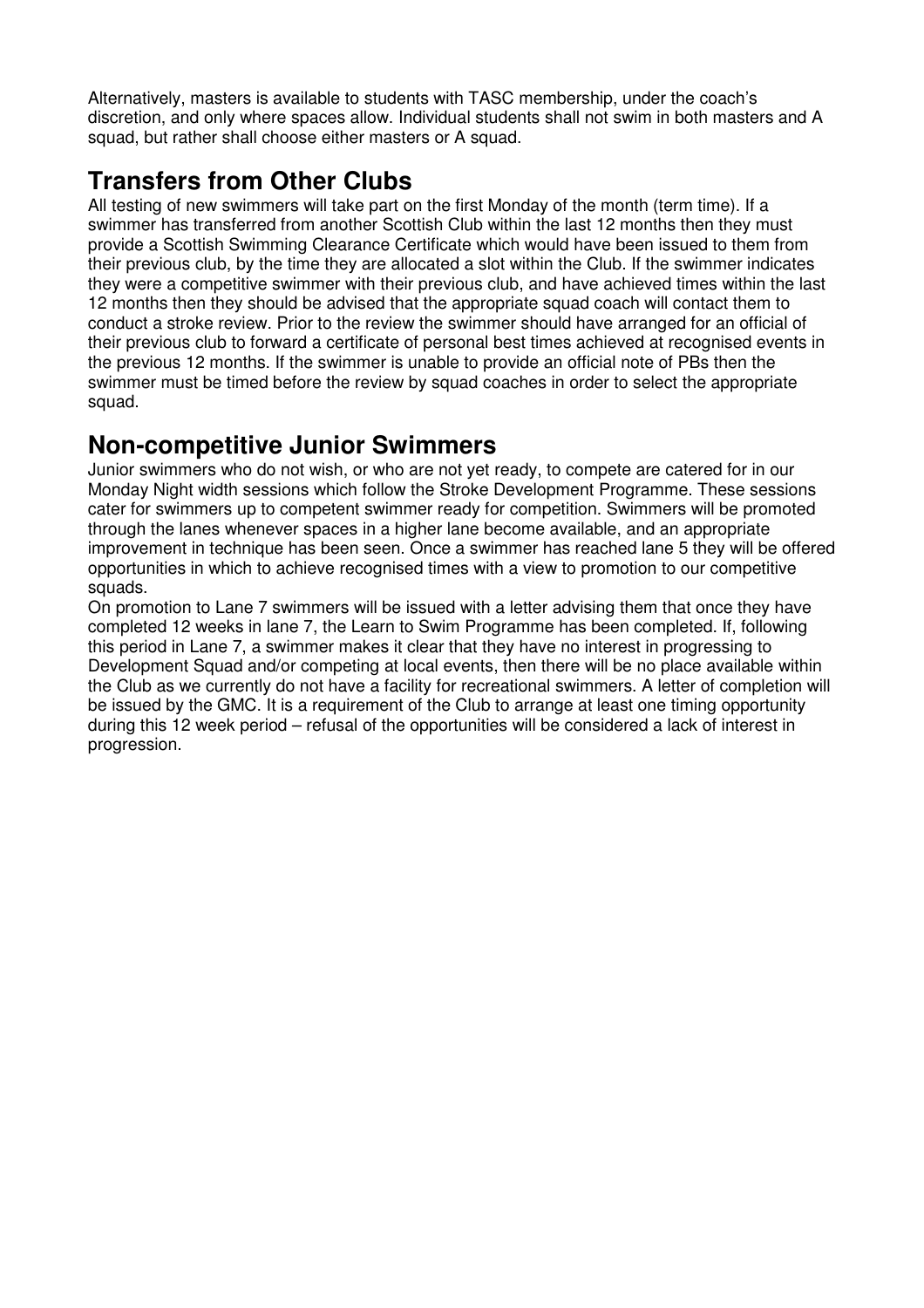## **Appendix 1 swim skills grading**

The following swim skills will be graded for each stroke.

- 1. Arm stroke this covers catch, timing of stroke taking into account breath
- 2. Kick effectiveness, timing taking into account arm stroke
- 3. Body position streamlining, position relative to surface, lateral motion, movement relative to surface
- 4. Turns
- 5. Starts

Each skill will be graded on a scale of 0-3. Table A1 gives guidance on the grading.

| Grade | Guide                                                                 |
|-------|-----------------------------------------------------------------------|
|       | 0   A non-legal action or swimmer cannot perform action               |
|       | Action performed and conforms to FINA rules but requires improvement. |
|       | 2 Good standard                                                       |
| 3     | Very high standard                                                    |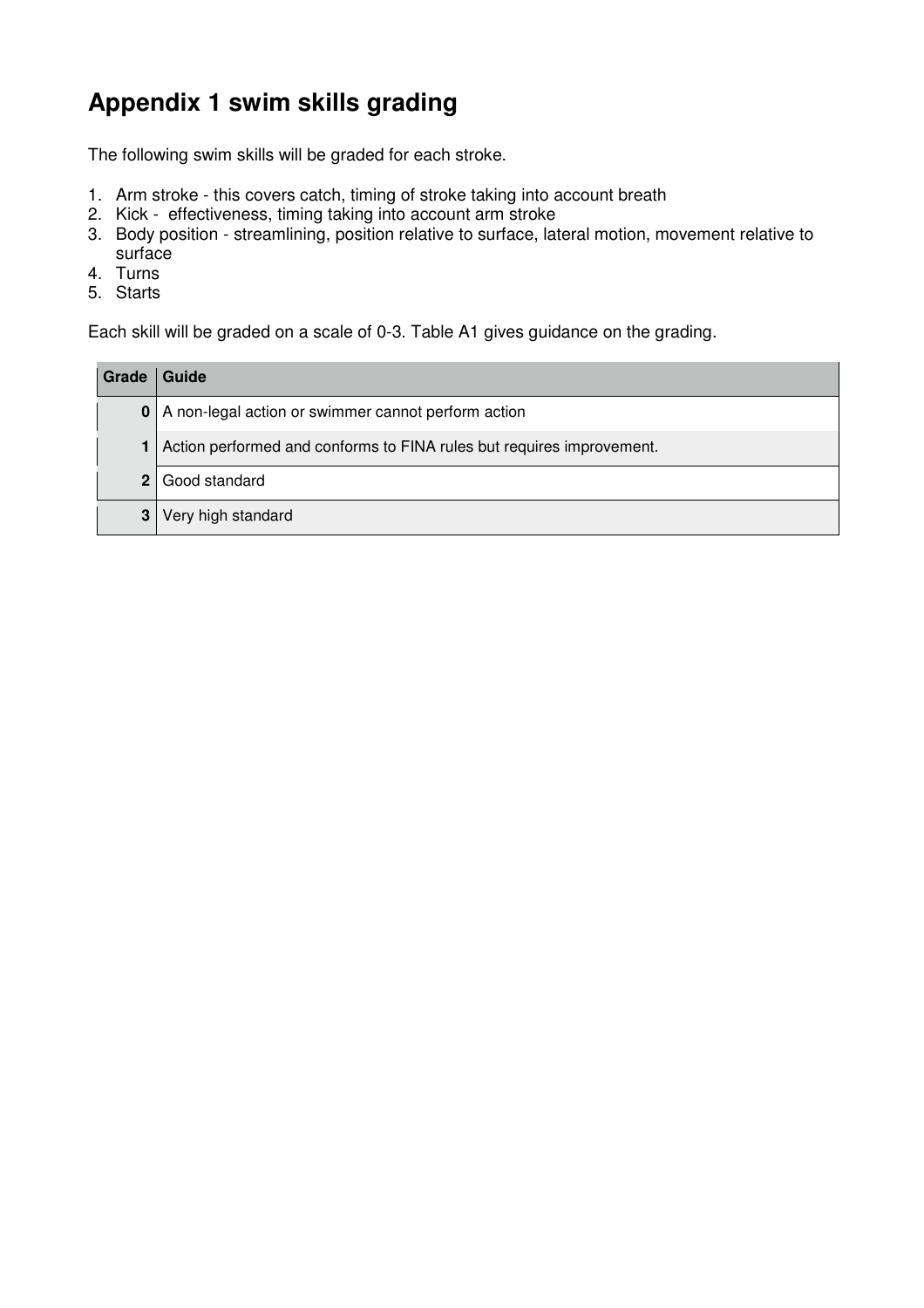# **Appendix 2 squad training times.**

| Squad                                        | Mon       | <b>Tues</b>        | Wed         | <b>Thurs</b> | Fri                    | Sat                      | Sun                    |
|----------------------------------------------|-----------|--------------------|-------------|--------------|------------------------|--------------------------|------------------------|
| A core hours                                 |           | 1630-1730          | 0600-0800   |              | 0600-0800<br>1730-1830 | 0600-0800                | Open 0800<br>0815-0930 |
| A additional<br>hours                        |           | 1730-1830          |             | 1630-1830    | 1730-1830              |                          | 0930-1030              |
| <b>B</b> core hours                          | 1910-2010 |                    |             | 1630-1730    |                        | 0800-0900                | 0930-1030              |
| <b>B</b> additional<br>hours                 |           |                    |             |              | 16:30:17:30            |                          |                        |
| <b>Land training</b><br><b>A&amp;B&amp;C</b> |           | 1715-1800<br>$B+C$ | 1730-1830 A |              |                        |                          | 0810-0910 B            |
| C core hours                                 | 1810-1910 |                    | 1700-1800   |              |                        |                          | 1530-1630              |
| D core hours                                 |           |                    | 1700-1800   |              |                        | 1530-1630                | 1530-1630              |
| <b>Masters</b>                               | 2010-2110 | 1730-1830          | 20:30-21:30 | 1730-1830    | 1730-1830              | 0800-0900<br>15:30-16:30 |                        |

Note: Correct as of September 2017. Check TASC website for most up to date training times.